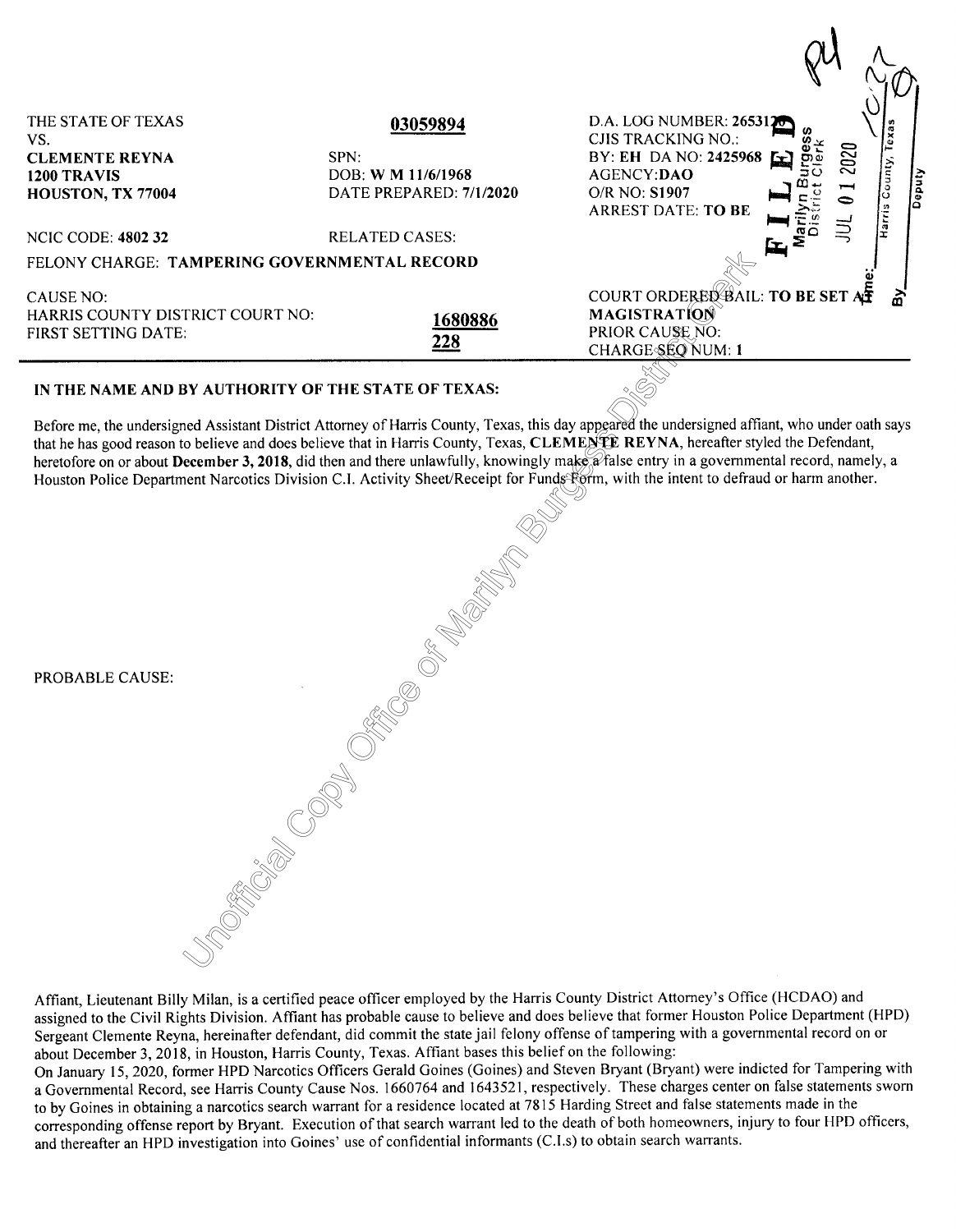## **Case#1680886/ CRT#228**

Affiant reviewed the HPD offense report (OR) documenting that investigation, HPD OR No. 133932-19, authored by Sergeant Rick Bass, a licensed peace officer currently employed by HPD, and learned the following: All C.I.s registered to Goines were interviewed and each denied having completed a controlled buy at Harding Street, despite the probable cause affidavit for the search warrant for that location stating that a C.I. had completed a controlled buy the day prior to the date of the affidavit. One of the C.I.s who was interviewed (hereinafter referred to as C.I. #!) reported to have at times been paid by Goines for work not preformed. C.I. #1 gave a video interview during which C.I. #1 was asked about several locations where, according to official HPD records (specifically C.I. Forms discussed more fully below), C.I. #1 had conducted controlled buys. C.I. #1 denied having conducted several of those buys, each of which led to a narcotics search warrant.

t all payments t<br>with "control in<br>with "control in<br>s dictated by the<br>wment to occur. nts to Eks.<br>that at least t<br>man! without Affiant is aware of and has reviewed HPD General Order 600-16 (GO) which governs C.I.s and payments to C.I.s. The GO holds that "all meetings between a C.I. and an officer shall be attended by two officers." This regulation requires that that at least two officers be present when a controlled buy is conducted. It further mandates that "officers shall not pay a confidential informant without the appropriate witness present." The GO goes on to dictate how payments to C.I.s will be documented, stating that all payments to C.I.s "shall be fully documented on a division's 'Confidential Informant Receipt for Funds form'" (C.I. Form) with "control information" to include the signature of the C.I. as an agreement that the payment was received, the signature of the investigator making the payment, the signature of at least one other officer witnessing the payment, and the date of the payment. These forms, as dictated by the GO, require that at least three people – the C.I., the investigator, and a witness – be together in one place in order for a payment to occur. Affiant has reviewed numerous HPD C.I. Forms and has noted that these forms also include the time of the payment and the associated OR number for the OR wherein the controlled buy is documented.

In forms, and s<br>ivity Sheet Re<br>to C (k#1 on D<br>ults of the sea a signature. The sixth section goes on to provide blanks for the signatures of the reviewing sergeant and the reviewing lieutenant.<br>Affiant reviewed documents provided by HPD pursuant to this investigation, including C.I. Receipt for Furtherm of the distribution of the theorem  $\frac{1}{2}$ <br>the word "With the word "With signatures of the ayment and the as<br>ision, Standard O<br>ion and Use of Fla<br>s of GO 600-16 an Affiant has also reviewed the Special Investigation Command, Narcotics Division, Standard Operating Procedures (SOP). SOP I 00/2.05 covers "Confidential Informant Funds/Expense Letters, Limits of Authorization and Use of Flash Money" and includes a section on "CI Payments & Receipt for Funds Form." That section repeats the requirements of GO 600-16 and also specifically states, "The CI Receipt for Funds form will be completed at the time of the payment to the CI" (emphasis in original). Affiant has reviewed the specific C.I. Form used by the HPD Narcotics Division, titled "C.I. Activity Sheet / Receipt for Funds Form." The form has six sections. The first section includes C.I. name, date, time, location, OR number, and blanks for up to two drug types and the corresponding weight. The second section is for an amount paid to the C.I. for information and assistance and includes blanks for the amount paid and the C.I.'s signature. The third section is for an amount provided to the C.I. to purchase narcotics and includes blanks for the amount paid and the C.I.'s initials. The fourth section provides a space for details. The fifth section starts with the word "Witness" followed by a blank for a printed name and a blank for a signature. The sixth section goes on to provide blanks for the signatures of the reviewing sergeant and the reviewing lieutenant. overtime request forms, and expense authorization forms, and specifically all documentation for HPD OR numbers 1497981-18 and 1507139-18. Affiant observed that in the C.I. Activity Sheet/Receipt for Funds Forms associated with these report numbers, the defendant signed that he witnessed Goines make payments to  $C_4$ .  $\leftrightarrow$  on December 3, 2018 at 13:00 hours for a buy allegedly made at 3600 Tuam #2 in Houston, Harris County, Texas, and for the results of the search warrant predicated on that buy. C.I. #1 denied making any buys at this location.

ata for C.I. #1 cam<br>es (Gates), a Lieute<br>he time period for v<br>for the dates and tir<br>ant's cell site mapp<br>mately 12:32 hours<br>long Beltway 8 to tl ants for cell :<br>irned as a res<br>7 (2018. The<br>ame from A Affiant previously obtained search warrants for cell site data for the personal cell phones of the defendant, Goines, and C.I. #1. Affiant was provided a copy of the cell site data returned as a result of those warrants. The data for the defendant came from AT&T and ranged from February 21, 2017 through December 17 (2018. The data for Goines came from T-Mobile and ranged from March 29, 2018 through February 1, 2019. The data for C.I. #1 came from AT&T and ranged from March 25, 2017 through December 31, 2018. This data was provided to Nathan Gates (Gates), a Lieutenant Investigator and Digital Forensic Examiner currently employed within the HCDAO Digital Forensic Unit. During the time period for which data was returned, Gates mapped the coordinates of the cell phone data for the defendant, Goines, and for C.I.  $#1$  for the dates and times of each payment documented.

In reviewing the defendant's cell site mapping for this date and time, Affiant observed that the defendant's cell phone was in use and travelling from approximately 12:32 hours to 13:28 hours beginning approximately at the HPD station located at 8300 Mykawa and travelling northbound along Beltway 8 to the Greenspoint area of Houston, locations that Affiant found to be approximately seven (7) miles and twenty (20) miles away from 3600 Tuam, respectively. In reviewing the cell site mapping for Goines, Affiant observed his cell phone was in use at approximately 12:37 hours in the area of U.S. 290 and the 610 Loop, a location Affiant found to be approximately twelve (12) miles away from 3600 Tuam. Affiant observed Goines' cell phone was in use again at approximately 12:45 hours in the Jersey Village area, a location found to be approximately twenty (20) miles away from 3600 Tuam. In reviewing the cell site mapping for C.I. #1 for this date and time, Affiant observed that C.I. #1 's cell phone was in use and travelling from approximately 12:33 hours to 13:28 hours between the area of SH-288 and I-45, and the Bellaire area, locations that Affiant found to be approximately five (5) miles and ten (10) miles away from 3600 Tuam, respectively.

Based on the above information, Affiant has reason to believe that neither the alleged buy nor the alleged payments for said buy took place as documented by Goines and the defendant, and thus Affiant has reason to believe that the defendant did not witness any alleged payment to C.I. #1 at 13:00 hours on December 3, 2018, as documented by the defendant in the in the C.I Activity Sheet / Receipt for Funds Forms.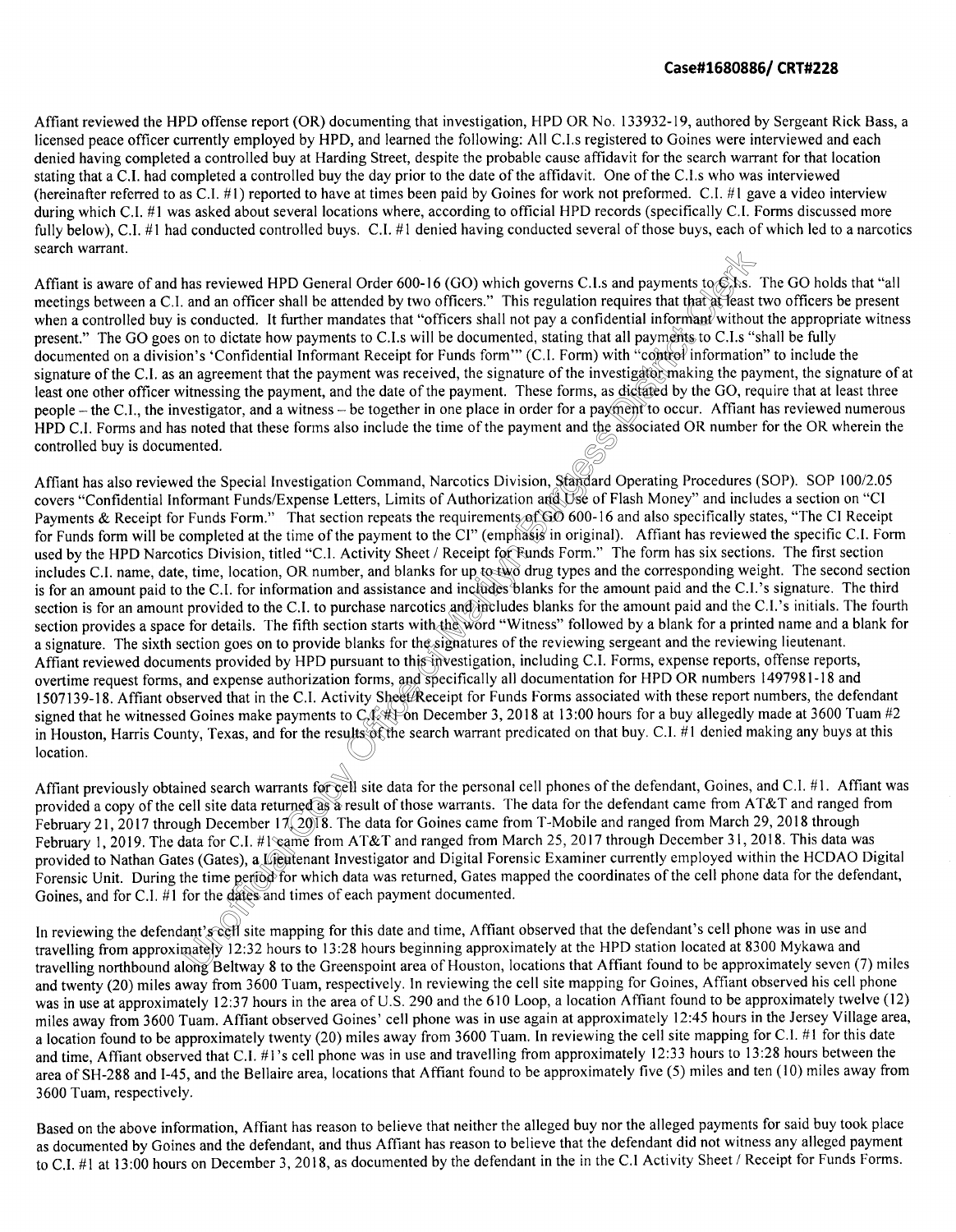Texas Penal Code Section 37.10, Tampering with a Governmental Record, provides that, amongst other means, "a person commits an offense ifhe knowingly makes a false entry in, or false alteration of, a governmental record." Texas Penal Code Section 37.01(2) provides that a "Governmental Record" includes "anything belonging to, received by, or kept by government for information, including a court record." The C.I. Forms described above are required by a General Order to be completed for all C.I. payments. They are kept by HPD to document C.I. activity and involvement in narcotics investigations. Affiant is aware that HCDAO has requested and received from HPD C.J. Forms dating back more than 20 years. HPD is a subdivision of the City of Houston, a municipality.

Affiant therefore believes that the defendant did commit the offerse of tampering with a governmental record on of about December 5,<br>2018, in Houston, Harris County, Texas by knowingly making a false entry in a governmenta Affiant therefore believes that the defendant did commit the offense of tampering with a governmental record on or about December 3, Narcotics Division C.I. Activity Sheet/Receipt for Funds Form, and that this offense was committed with the intent to defraud the Houston Police Department.

External<br>Copyright of the US **AGAINST THE PEACE AND DIGNITY OF THE STATE.** 

Signed and sworn by me on

ne on 7/1/20 *QM/~* 

AFFIANT

IN PERSON

Office C

of-

Mari<br>Historia<br>Historia

Burges<br>Participation<br>Participation

Diss<sub>tric</sub>t Strict Strict Strict Strict Strict Strict Strict Strict Strict Strict Strict Strict Strict Strict Strict Strict Strict Strict Strict Strict Strict Strict Strict Strict Strict Strict Strict Strict Strict Strict

Witness (Peace Officer)

Duly attested by me on  $\frac{\partial}{\partial}$   $\frac{\partial}{\partial}$  *p*  $\frac{\partial}{\partial}$  *d* 

Juin Jei<del>lr</del>

ASSISTANT DISTRICT ATTORNEY OF HARRIS COUNTY, TEXAS Bar No. / **"J-.-** / **f-***;ye) C)* 

Witness Printed name & Badge or Payroll number